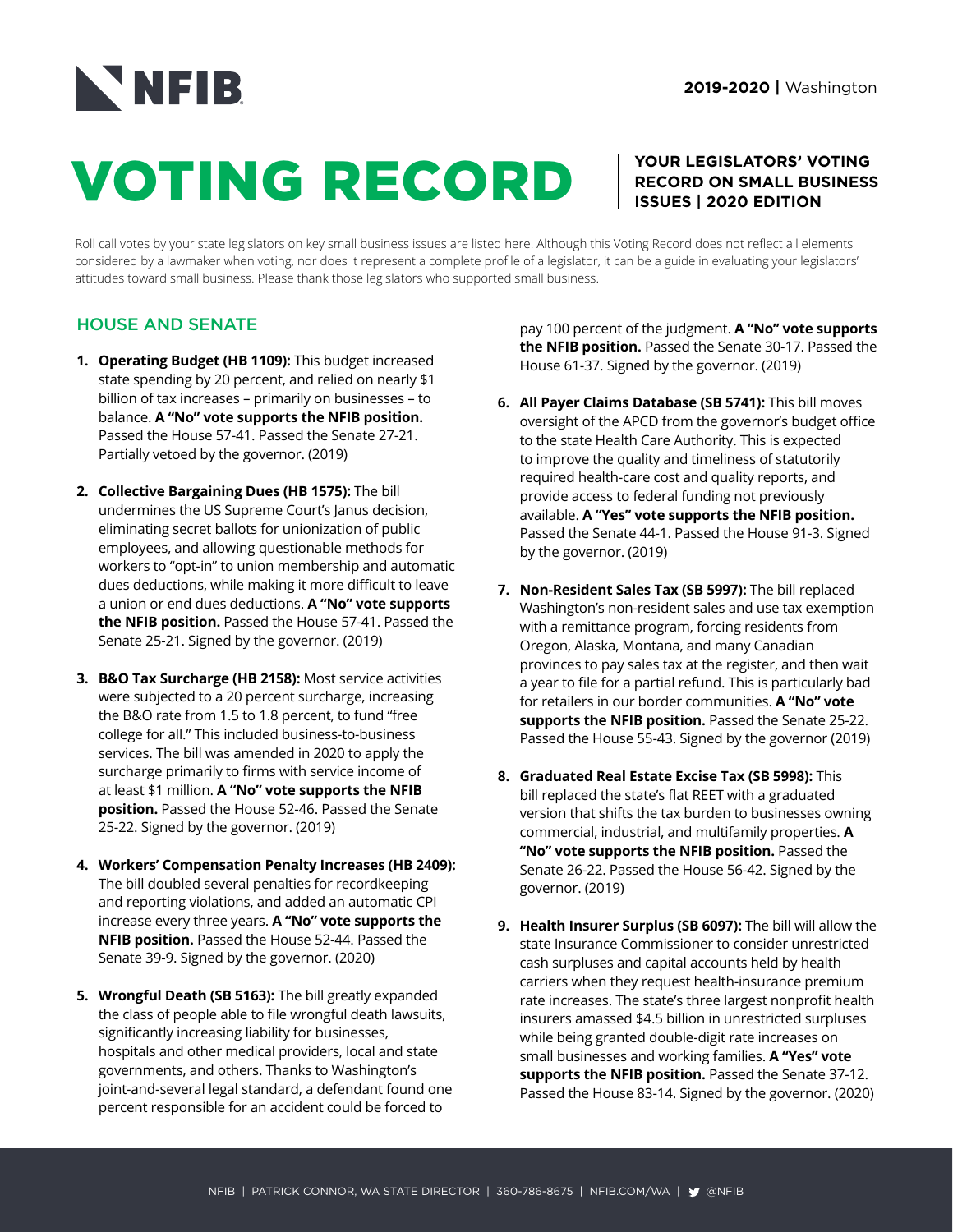#### SENATE ONLY

**10.Card Check/Union Neutrality (SB 5295):** This bill would have effectively required unionization of home health-care workers and employees of other businesses contracting with the state Department of Social and Health Services. It included card check provisions denying workers a secret ballot to determine union membership. **A "No" vote supports the NFIB position.**  Passed the Senate 27-20. (2019)

#### HOUSE ONLY

**11. Low Carbon Fuel Standard (HB 1110):** The bill would have allowed the state Department of Ecology to establish a low carbon fuel standard by rule. LCFSs in other states have increased gas and diesel prices with little or no measurable improvement to the environment. **A "No" vote supports the NFIB position.**  Passed the House 52-44. (2020)

|   |     |                                          | <b>IVOTING KEY</b> |                   |                                                     |
|---|-----|------------------------------------------|--------------------|-------------------|-----------------------------------------------------|
|   | $=$ | Voted "Yes"                              | $N/A =$            |                   | Not enough votes to complete record (five required) |
| N | $=$ | Voted "No"                               | <b>Service</b>     | $\equiv$ $\equiv$ | Not in office at time of vote                       |
|   | $=$ | Absent, Did not vote, or Voted "Present" |                    |                   |                                                     |

## SENATE VOTING RECORD

| <b>ISSUE NUMBER</b>                         | <b>District</b> | 1              | $\overline{2}$          | 3            | 4              | 5            | 6        | 7            | 8            | 9                        | 10                       | $\%$ |
|---------------------------------------------|-----------------|----------------|-------------------------|--------------|----------------|--------------|----------|--------------|--------------|--------------------------|--------------------------|------|
| <b>NFIB POSITION</b>                        |                 | N              | N                       | N            | N              | N            | Υ        | N            | N            | Y                        | N                        | 100  |
|                                             |                 |                |                         |              |                |              |          |              |              |                          |                          |      |
| <b>LEGISLATOR</b>                           |                 |                |                         |              |                |              |          |              |              |                          |                          |      |
| Bailey, Barbara (R-Oak Harbor) <sup>1</sup> | 10              | $\mathsf{N}$   | $\ast$                  | N            | $\overline{a}$ | N            | N        | N            | N            | $\overline{\phantom{a}}$ | N                        | 86%  |
| Becker, Randi (R-Eatonville)                | $\overline{2}$  | $\mathbb N$    | $\mathbb N$             | $\mathbb N$  | Y              | $\star$      | Y        | $\mathsf{N}$ | $\mathbb N$  | $\mathbb N$              | $\mathbb N$              | 78%  |
| Billig, Andy (D-Spokane)                    | 3               | Y              | Y                       | Y            | Y              | Y            | Y        | Y            | Y            | Y                        | Y                        | 20%  |
| Braun, John (R-Centralia)                   | 20              | N              | N                       | N            | Y              | N            | Y        | N            | N            | $\mathbb N$              | N                        | 80%  |
| Brown, Sharon (R-Kennewick)                 | 8               | $\mathsf{N}$   | N                       | $\mathsf{N}$ | $\mathsf{N}$   | $\mathbb N$  | Y        | $\mathsf{N}$ | $\mathsf{N}$ | Y                        | $\mathbb N$              | 100% |
| Carlyle, Reuven (D-Seattle)                 | 36              | Y              | Y                       | Y            | Y              | Y            | Y        | Υ            | Υ            | Y                        | Y                        | 20%  |
| Cleveland, Annette (D-Vancouver)            | 49              | Y              | Y                       | Y            | Y              | Y            | Y        | $\mathsf{N}$ | Y            | Y                        | Y                        | 30%  |
| Conway, Steve (D-Tacoma)                    | 29              | Y              | Υ                       | Y            | Y              | Y            | Y        | Y            | Y            | Y                        | $^\star$                 | 22%  |
| Darneille, Jeannie (D-Tacoma)               | 27              | Y              | Υ                       | Y            | Y              | Y            | Y        | Y            | Y            | Y                        | Y                        | 20%  |
| Das, Mona (D-Auburn)                        | 47              | Y              | Y                       | Y            | Y              | Y            | Y        | Y            | Y            | Y                        | Υ                        | 20%  |
| Dhingra, Manka (D-Redmond)                  | 45              | Y              | Y                       | Y            | Y              | Y            | Y        | Y            | $\mathsf{N}$ | Y                        | Y                        | 30%  |
| Ericksen, Doug (R-Ferndale)                 | 42              | N              | N                       | N            | $\mathbb N$    | $^\star$     | Y        | N            | N            | N                        | N                        | 89%  |
| Fortunato, Phil (R-Auburn)                  | 31              | $\mathsf{N}$   | $\overline{\mathsf{N}}$ | $\mathsf{N}$ | Y              | N            | Y        | $\mathsf{N}$ | $\mathsf{N}$ | $\mathsf{N}$             | $\mathsf{N}$             | 80%  |
| Frockt, David (D-Seattle)                   | 46              | Y              | Y                       | Y            | Υ              | Y            | Υ        | Υ            | Y            | Υ                        | Υ                        | 20%  |
| Hasegawa, Bob (D-Seattle)                   | 11              | Y              | $\mathsf{N}$            | Y            | Y              | Y            | Y        | Y            | Y            | Y                        | Y                        | 30%  |
| Hawkins, Brad (R-East Wenatchee)            | 12              | $\mathbb N$    | $\mathbb N$             | $\mathbb N$  | Y              | $\mathsf{N}$ | Y        | $\mathbb N$  | N            | Y                        | $\mathbb N$              | 90%  |
| Hobbs, Steve (D-Lake Stevens)               | 44              | Y              | Y                       | $\mathbb N$  | Y              | Y            | Y        | Y            | Y            | Y                        | Y                        | 30%  |
| Holy, Jeff (R-Spokane)                      | 6               | $\mathbb N$    | $\mathsf{N}$            | N            | Y              | $\mathbb N$  | Y        | $\mathbb N$  | N            | Y                        | N                        | 90%  |
| Honeyford, Jim (R-Sunnyside)                | 15              | $\mathsf{N}$   | N                       | N            | $\mathsf{N}$   | $\mathsf{N}$ | Y        | $\mathsf{N}$ | $\mathsf{N}$ | $\mathbb{N}$             | $\mathbb N$              | 90%  |
| Hunt, Sam (D-Olympia)                       | 22              | Y              | Y                       | Y            | Υ              | Y            | Υ        | Υ            | Y            | Υ                        | Υ                        | 20%  |
| Keiser, Karen (D-Kent)                      | 33              | Y              | Y                       | Y            | Y              | Y            | Y        | Y            | Y            | Y                        | Y                        | 20%  |
| King, Curtis (R-Yakima)                     | 14              | $\mathsf{N}$   | $\mathbb N$             | $\mathbb N$  | Y              | $\mathbb N$  | Y        | $\mathbb N$  | N            | $\mathbb N$              | $\mathbb N$              | 80%  |
| Kuderer, Patty (D-Bellevue)                 | 48              | Y              | Y                       | Y            | Y              | Y            | Y        | Y            | Y            | Y                        | Y                        | 20%  |
| Liias, Marko (D-Lynnwood)                   | 21              | Y              | Y                       | Y            | Y              | Y            | Y        | Y            | Y            | Y                        | Y                        | 20%  |
| Lovelett, Liz (D-Orcas Island)              | 40              | Y              | Y                       | Y            | Y              | Y            | Y        | Y            | Y            | Y                        | Y                        | 20%  |
| McCoy, John (D-Tulalip)                     | 38              | Y              | $^\star$                | Y            | Y              | Y            | Y        | Y            | Υ            | Y                        | Y                        | 22%  |
| Mullet, Mark (D-Issaquah)                   | 5               | $\overline{N}$ | $\star$                 | $\star$      | Y              | Y            | $\star$  | Y            | $\mathsf{N}$ | Y                        | Y                        | 43%  |
| Muzzall, Ron (R-Oak Harbor) <sup>2</sup>    | 10              | L.             |                         | L,           | Υ              | L,           |          | L.           | L.           | $\mathbb N$              | $\overline{\phantom{a}}$ | N/A  |
| Nguyen, Joe (D-White Center)                | 34              | Y              | Y                       | Y            | Y              | Y            | Y        | Y            | Y            | Y                        | Y                        | 20%  |
| O'Ban, Steve (R-Pierce County)              | 28              | N              | N                       | N            | Y              | N            | Υ        | N            | N            | Υ                        | N                        | 90%  |
| Padden, Mike (R-Spokane Valley)             | $\overline{4}$  | $\mathsf{N}$   | $\mathsf{N}$            | $\mathbb N$  | Y              | $\mathbb N$  | $^\star$ | $\mathsf{N}$ | $\mathbb N$  | $\mathbb N$              | $\mathbb N$              | 78%  |
| Palumbo, Guy (D-Maltby) <sup>3</sup>        | 1               | Y              | Y                       | Y            | Ĭ.             | Υ            | Υ        | Υ            | Υ            | $\overline{\phantom{a}}$ | Υ                        | 13%  |
| Pedersen, Jamie (D-Seattle)                 | 43              | Y              | Y                       | Y            | Y              | Y            | Y        | Y            | Y            | Y                        | Y                        | 20%  |
|                                             |                 |                |                         |              |                |              |          |              |              |                          |                          |      |

1 Sen. Barbara Bailey retired from the Legislature on September 30, 2019.

2 Ron Muzzall was appointed to fill Sen. Barbara Bailey's vacated senate seat on October 18, 2019

3 Sen. Guy Palumbo resigned from the state senate on May 24, 2019.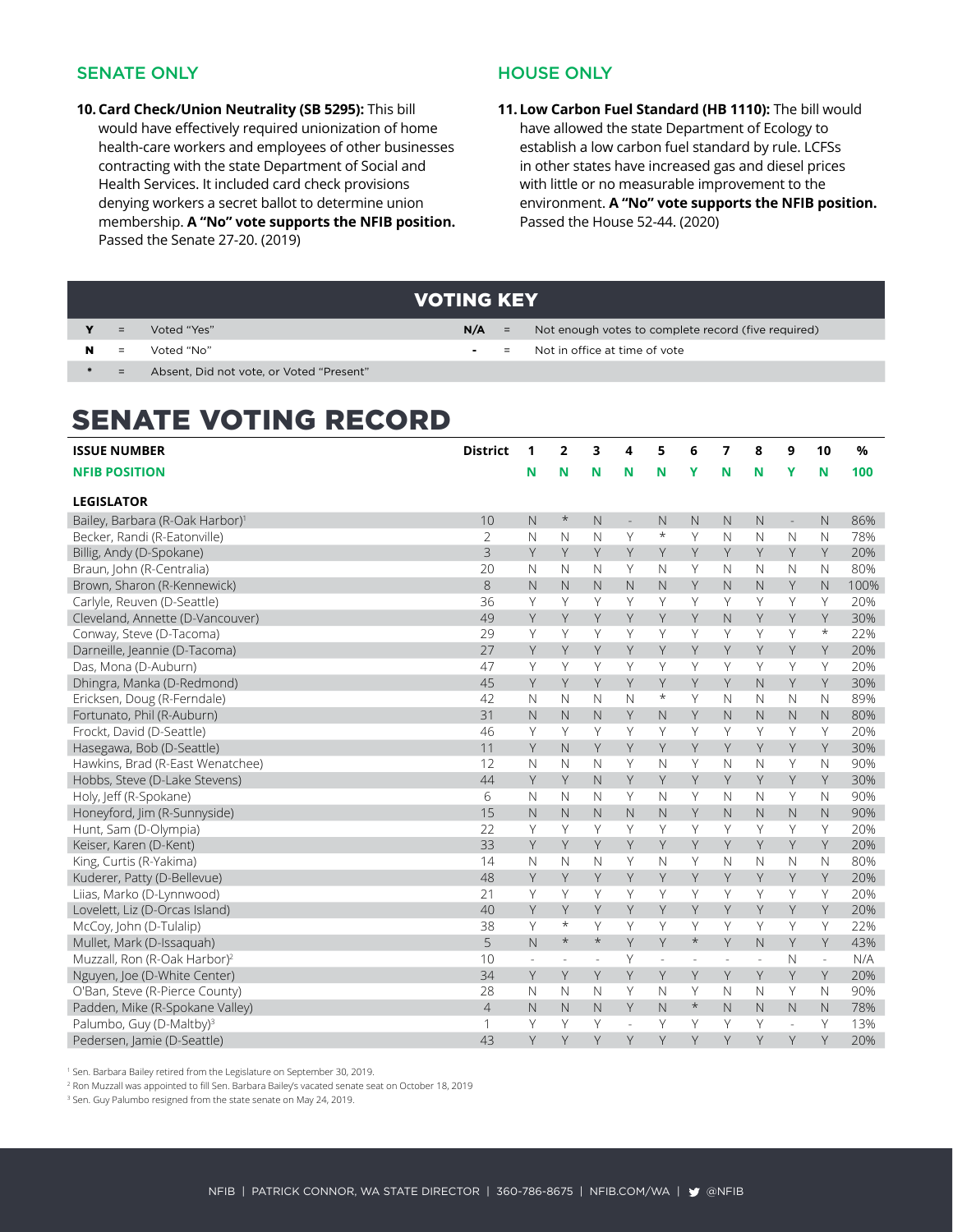### VOTING KEY

- 
- 

Y = Voted "Yes" **N/A** = Not enough votes to complete record (five required)

- N = Voted "No" **-** = Not in office at time of vote
- = Absent, Did not vote, or Voted "Present"

## SENATE VOTING RECORD (Cont'd)

| <b>ISSUE NUMBER</b>                      | <b>District</b> |                | 2 | 3              | 4        | 5                        | 6        | 7        | 8       | 9 | 10       | %    |
|------------------------------------------|-----------------|----------------|---|----------------|----------|--------------------------|----------|----------|---------|---|----------|------|
| <b>NFIB POSITION</b>                     |                 | N              | N | N              | N        | N                        | Y        | N        | N       | Y | N        | 100  |
| <b>LEGISLATOR</b>                        |                 |                |   |                |          |                          |          |          |         |   |          |      |
| Randall, Emily (D-Bremerton)             | 26              | Y              | Y | Y              | Y        | Υ                        | Υ        | Y        | Y       | Y | Υ        | 20%  |
| Rivers, Ann (R-La Center)                | 18              | $\ast$         | N | N              | N        | N                        | Υ        | $^\star$ | N       | Υ | Ν        | 100% |
| Rolfes, Christine (D-Kitsap County)      | 23              | Y              | Y | Υ              | Υ        | Υ                        | $^\star$ | Y        | Y       | Y | Y        | 11%  |
| Saldaña, Rebecca (D-Seattle)             | 37              | Υ              | Υ | Υ              | ٧        | Υ                        | Υ        | Υ        | Υ       | Υ | Υ        | 20%  |
| Salomon, Jesse (D-Shoreline)             | 32              | Υ              | Y | Y              | Y        | Υ                        | Υ        | Y        |         | Υ | Υ        | 20%  |
| Schoesler, Mark (R-Ritzville)            | 9               | Ν              | N | Ν              | N        | N                        | Υ        | N        | N       | Ν | N        | 90%  |
| Sheldon, Tim (D-Potlatch)                | 35              | N              | N | $^\star$       | $^\star$ | N                        | $^\star$ | N        | N       | N | $^\star$ | 83%  |
| Short, Shelly (R-Addy)                   | 7               | N              | N | N              | N        | $\mathbb N$              | Υ        | N        | N       | N | N        | 90%  |
| Stanford, Derek (D-Bothell) <sup>4</sup> | $\mathbf{1}$    | $\overline{a}$ |   | $\overline{a}$ | Y        | $\overline{\phantom{a}}$ |          |          |         | Y | ÷        | N/A  |
| Takko, Dean (D-Longview)                 | 19              | Y              | Υ | N              | Υ        | Y                        | Υ        | N        | Υ       | Υ | Υ        | 40%  |
| Van De Wege, Kevin (D-Sequim)            | 24              | Υ              | Υ | Y              | Y        | Υ                        | Υ        | Υ        | Υ       | Υ | Υ        | 20%  |
| Wagoner, Keith (R-Sedro-Woolley)         | 39              | N              | N | N              | N        | N                        | Υ        | N        | N       | N | Ν        | 90%  |
| Walsh, Maureen (R-Walla Walla)           | 16              | N              | N | N              | Υ        | Y                        | Υ        | $^\star$ | $\star$ | Y | N        | 75%  |
| Warnick, Judy (R-Moses Lake)             | 13              | N              | N | N              | N        | N                        | Υ        | N        | N       | Υ | Ν        | 100% |
| Wellman, Lisa (D-Mercer Island)          | 41              | Υ              | Y | Y              | Υ        | Y                        | Υ        | N.       | Y       | Y | Y        | 30%  |
| Wilson, Claire (D-Auburn)                | 30              | Υ              | Υ | Υ              | Υ        | Υ                        | Υ        | Υ        | Υ       | Υ | Υ        | 20%  |
| Wilson, Lynda (R-Vancouver)              | 17              | N              | N | N              | N        | N                        | Υ        | N        | N.      | Y | N        | 100% |
| Zeiger, Hans (R-Puyallup)                | 25              | N              | N | N              | Υ        | Υ                        | Υ        | N        | N       | Υ | N        | 80%  |

4 Rep. Derek Stanford was appointed to fill Sen. Guy Palumbo's vacated senate seat on July 1, 2019.

## HOUSE OF REPRESENTATIVES VOTING RECORD

| <b>ISSUE NUMBER</b>                    | <b>District</b> |             | 2 | 3 | 4        | 5 | 6        | 7 | 8 | 9 | 11          | %    |
|----------------------------------------|-----------------|-------------|---|---|----------|---|----------|---|---|---|-------------|------|
| <b>NFIB POSITION</b>                   |                 | N           | N | N | N        | N | v        | N | N | Υ | N           | 100  |
| <b>LEGISLATOR</b>                      |                 |             |   |   |          |   |          |   |   |   |             |      |
| Appleton, Sherry (D-Poulsbo)           | 23              | Y           | Y | Y | Y        | Y | Υ        | Y | Υ | Υ | Y           | 20%  |
| Barkis, Andrew (R-Olympia)             | 2               | $\mathbb N$ | N | N | N        | N | Υ        | N | N | Υ | N           | 100% |
| Bergquist, Steve (D-Renton)            | 11              | Y           | Υ | Y | Y        | N | Υ        | Y | Υ | Υ | Y           | 30%  |
| Blake, Brian (D-Aberdeen)              | 19              | Υ           | Υ | Υ | Υ        | Υ | $^\star$ | N | Υ | Υ | N           | 33%  |
| Boehnke, Matt (R-Kennewick)            | 8               | N           | N | N | N        | N | Y        | N | N | Y | N           | 100% |
| Caldier, Michelle (R-Port Orchard)     | 26              | N           | N | N | N        | Υ | Υ        | N | N | N | N           | 80%  |
| Callan, Lisa (D-Issaquah)              | 5               | Y           | Y | Y | Y        | Y | Υ        | Y | Y | Υ | Υ           | 20%  |
| Chambers, Kelly (R-Puyallup)           | 25              | $\mathbb N$ | N | N | N        | Υ | Υ        | N | N | N | N           | 80%  |
| Chandler, Bruce (R-Granger)            | 15              | $\mathbb N$ | N | N | N        | N | Υ        | N | N | Υ | N           | 100% |
| Chapman, Mike (D-Port Angeles)         | 24              | Y           | Y | Υ | N        | N | Υ        | Υ | Υ | Υ | Υ           | 40%  |
| Chopp, Frank (D-Seattle)               | 43              | Y           | Y | Y | Y        | Y | Υ        | Y | Y | Y | Υ           | 20%  |
| Cody, Eileen (D-West Seattle)          | 34              | Υ           | Υ | Υ | Υ        | Υ | Υ        | Υ | Υ | Υ | γ           | 20%  |
| Corry, Chris (R-Yakima)                | 14              | N           | N | N | N        | N | N        | N | N | N | $\mathbb N$ | 80%  |
| Davis, Lauren (D-Shoreline)            | 32              | Υ           | Υ | Y | Υ        | Υ | Υ        | Υ | Υ | Υ | Υ           | 20%  |
| DeBolt, Richard (R-Chehalis)           | 20              | $\mathbb N$ | N | N | $^\star$ | N | Y        | N | N | Y | $\mathbb N$ | 100% |
| Dent, Tom (R-Moses Lake)               | 13              | N           | N | N | N        | N | Υ        | N | Ν | Υ | N           | 100% |
| Doglio, Beth (D-Olympia)               | 22              | Y           | Y | Y | Y        | Y | Υ        | Y | Y | Υ | Υ           | 20%  |
| Dolan, Laurie (D-Olympia)              | 22              | Υ           | γ | Y | Υ        | γ | Υ        | Υ | ٧ | Υ | γ           | 20%  |
| Duerr, Davina (D-Bothell) <sup>5</sup> |                 |             |   |   | Y        |   |          |   |   | Υ | $\vee$      | N/A  |

5 Davina Duerr was appointed to fill Rep. Derek Stanford's vacated House seat on July 1, 2019.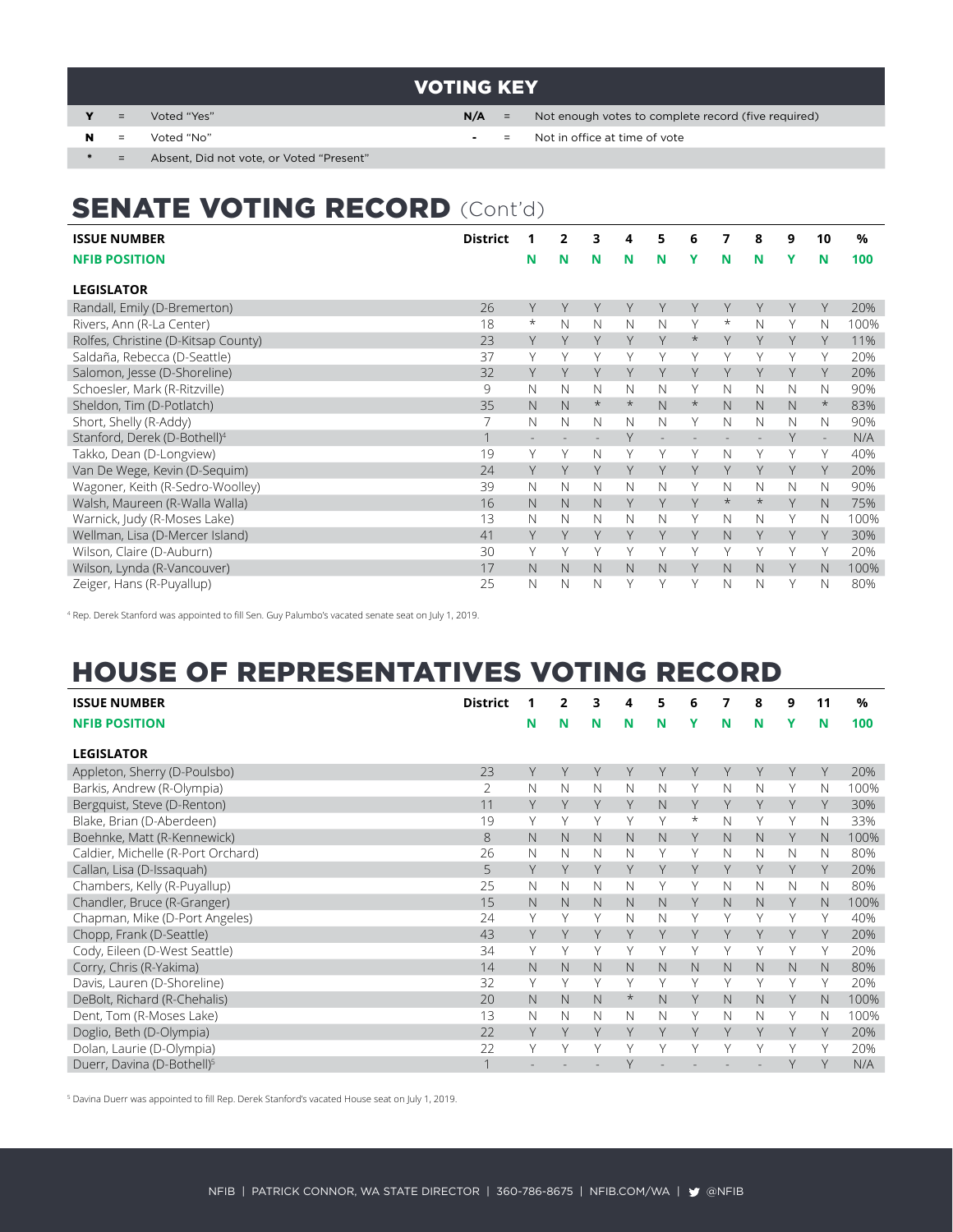## VOTING KEY

- Y = Voted "Yes" **N/A** = Not enough votes to complete record (five required)
- 

N = Voted "No" **-** = Not in office at time of vote

\* = Absent, Did not vote, or Voted "Present"

| <b>HOUSE OF REPRESENTATIVES VOTING RECORD (Cont'd)</b> |                 |                         |                          |                |              |               |                          |                                 |         |              |      |
|--------------------------------------------------------|-----------------|-------------------------|--------------------------|----------------|--------------|---------------|--------------------------|---------------------------------|---------|--------------|------|
| <b>ISSUE NUMBER</b>                                    | <b>District</b> | 1                       | $\mathbf{2}$             | 3              | 4            | 5             | 6                        | 7<br>8                          | 9       | 11           | %    |
| <b>NFIB POSITION</b>                                   |                 | N                       | N                        | N              | N            | Ν             | Υ                        | N<br>N                          | Ý       | N            | 100  |
| <b>LEGISLATOR</b>                                      |                 |                         |                          |                |              |               |                          |                                 |         |              |      |
| Dufault, Jeremie (R-Selah)                             | 15              | $\mathsf{N}$            | $\mathbb N$              | $\mathbb N$    | $\mathbb N$  | N             | Υ                        | N<br>N                          | Y       | N            | 100% |
| Dye, Mary (R-Pomeroy)                                  | 9               | $\mathbb N$             | $\mathbb N$              | N              | N            | $\mathbb N$   | Υ                        | N<br>N                          | Υ       | $\ast$       | 100% |
| Entenman, Debra (D-Kent)                               | 47              | Y                       | Y                        | Y              | Y            | Y             | Y                        | Y<br>Y                          | Y       | Y            | 20%  |
| Eslick, Carolyn (R-Sultan)                             | 39              | N                       | $\mathbb N$              | N              | N            | N             | Y                        | N<br>N                          | Y       | Ν            | 100% |
| Fey, Jake (D-Tacoma)                                   | 27              | Y                       | Y                        | Υ              | Y            | Υ             | Y                        | Y<br>Y                          | Y       | Y            | 20%  |
| Fitzgibbon, Joe (D-West Seattle)                       | 34              | Υ                       | Υ                        | Υ              | Υ            | Y             | Y                        | Υ<br>Y                          | Υ       | Y            | 20%  |
| Frame, Noel (D-Seattle)                                | 36              | Y                       | Y                        | Y              | Y            | Υ             | Y                        | Y<br>Y                          | Y       | Y            | 20%  |
| Gildon, Chris (R-Puyallup)                             | 25              | N                       | $\mathbb N$              | N              | N            | Y             | Y                        | N<br>N                          | Y       | N            | 90%  |
| Goehner, Keith (R-Drydan)                              | 12              | $\mathbb N$             | $\mathsf{N}$             | N              | $\mathbb N$  | $\mathbb N$   | Y                        | N<br>N.                         | Υ       | N            | 100% |
| Goodman, Roger (D-Kirkland)                            | 45              | Υ                       | Y                        | Υ              | Υ            | Y             | Y                        | Υ<br>Y                          | Υ       | Υ            | 20%  |
| Graham, Jenny (R-Spokane)                              | 6               | $\mathbb N$             | $\mathsf{N}$             | $\mathbb N$    | $\mathsf{N}$ | Υ             | Y                        | $\mathsf{N}$<br>N.              | Y       | N            | 90%  |
| Gregerson, Mia (D-SeaTac)                              | 33              | Υ                       | Y                        | Y              | Υ            | Y             | Y                        | Υ<br>Y                          | Y       | Υ            | 20%  |
| Griffey, Dan (R-Allyn)                                 | 35              | N                       | $\mathsf{N}$             | N              | $\mathbb N$  | $\mathbb N$   | Y                        | N<br>N.                         | N       | N            | 90%  |
| Hansen, Drew (D-Bainbridge Island)                     | 23              | Υ                       | Y                        | Υ              | Υ            | Y             | Y                        | Υ<br>Y                          | Y       | Υ            | 20%  |
| Harris, Paul (R-Vancouver)                             | 17              | $\mathbb N$             | $\mathbb N$              | N              | $\mathbb N$  | N             | Y                        | N<br>N.                         | Y       | N            | 100% |
| Hoff, Larry (R-Vancouver)                              | 18              | $\mathbb N$             | $\mathbb N$              | N              | N            | N             | $^\star$                 | N<br>N                          | N       | N            | 89%  |
| Hudgins, Zack (D-Tukwila)                              | 11              | Y                       | Y                        | Υ              | Υ            | Y             | Y                        | Υ<br>Y                          | Y       | Y            | 20%  |
| Irwin, Morgan (R-Enumclaw)                             | 31              | $\mathbb N$             | $\mathbb N$              | N              | N            | N             | Y                        | N<br>N                          | Y       | N            | 100% |
| Jenkin, Bill (R-Prosser)                               | 16              | $\mathsf{N}$            | $\mathsf{N}$             | N              | $\mathbb N$  | N             | Y                        | N<br>N                          | N       | N            | 90%  |
| Jinkins, Laurie (D-Tacoma)                             | 27              | Y                       | Y                        | Y              | Y            | Y             | Y                        | Y<br>Y                          | Y       | Υ            | 20%  |
| Johnson, Jesse (D-Federal Way) <sup>6</sup>            | 30              | $\sim$                  | $\overline{\phantom{a}}$ | $\mathbb{Z}^2$ | Υ            | $\frac{1}{2}$ | $\overline{\phantom{a}}$ | $\frac{1}{2}$<br>$\overline{a}$ | Υ       | Y            | N/A  |
| Kilduff, Christine (D-University Place)                | 28              | Y                       | Υ                        | Υ              | Y            | Y             | Y                        | Y<br>Y                          | Υ       | Y            | 20%  |
| Kirby, Steve (D-Tacoma)                                | 29              | Y                       | Y                        | Y              | Y            | Y             | Y                        | Y<br>Y                          | Y       | Y            | 20%  |
| Klippert, Brad (R-Kennewick)                           | 8               | N                       | N                        | N              | N            | N             | Y                        | N<br>N                          | Υ       | N            | 100% |
| Kloba, Shelley (D-Kirkland)                            | 1               | Y                       | Y                        | Υ              | Υ            | Y             | Y                        | Y<br>Y                          | Y       | Y            | 20%  |
| Kraft, Vicki (R-Vancouver)                             | 17              | N                       | $\mathbb N$              | N              | N            | N             | Y                        | N<br>N                          | N       | N            | 90%  |
| Kretz, Joel (R-Wauconda)                               | $\overline{7}$  | $\overline{\mathsf{N}}$ | $\mathsf{N}$             | $\mathbb N$    | $\mathbb N$  | $\mathbb N$   | Y                        | $\mathsf N$<br>N                | Y       | N            | 100% |
| Leavitt, Mari (D-University Place)                     | 28              | Υ                       | Y                        | N              | Υ            | Y             | Y                        | Υ<br>N                          | Υ       | Υ            | 40%  |
| Lekanoff, Debra (D-Bow)                                | 40              | Y                       | Y                        | Y              | Υ            | Υ             | Y                        | Y<br>Y                          | Y       | Y            | 20%  |
| Lovick, John (D-Mill Creek)                            | 44              | Υ                       | Υ                        | Υ              | Y            | Y             | Y                        | Υ<br>Y                          | Υ       | Y            | 20%  |
| MacEwen, Drew (R-Union)                                | 35              | $\mathsf{N}$            | $\mathbb N$              | $\mathbb N$    | $\mathsf{N}$ | $\mathbb N$   | Y                        | N<br>$\mathbb N$                | N       | $\star$      | 89%  |
| Macri, Nicole (D-Seattle)                              | 43              | Υ                       | Y                        | Υ              | Υ            | Y             | Υ                        | Υ<br>Y                          | Υ       | Y            | 20%  |
| Maycumber, Jacquelin (R-Republic)                      | $\overline{7}$  | $\mathbb N$             | $\mathsf{N}$             | $\mathbb N$    | $\mathsf{N}$ | $\mathbb N$   | Y                        | $\mathbb N$<br>$\mathsf{N}$     | Y       | N            | 100% |
| McCaslin, Bob (R-Spokane Valley)                       | 4               | N                       | $\mathbb N$              | N              | N            | Y             | $\mathbb N$              | N<br>N                          | Y       | N            | 80%  |
| Mead, Jared (D-Mill Creek)                             | 44              | Y                       | Y                        | $\mathbb N$    | Y            | Y             | Y                        | N.<br>Y                         | $\star$ | Y            | 33%  |
| Morgan, Melanie (D-Parkland)                           | 29              | Υ                       | Y                        | Y              | Υ            | Y             | Y                        | Y<br>Y                          | Y       | Υ            | 20%  |
| Morris, Jeff (D-Mount Vernon)                          | $40\,$          | Y                       | Y                        | Y              |              | Y             | Y                        | Y<br>Y                          |         |              | 14%  |
| Mosbrucker, Gina (R-Goldendale)                        | 14              | N                       | N                        | N              | N            | N             | Υ                        | Ν<br>N                          | N       | N            | 90%  |
| Orcutt, Ed (R-Kalama)                                  | 20              | $\hbox{N}$              | $\hbox{N}$               | $\hbox{N}$     | $\hbox{N}$   | $\hbox{N}$    | Y                        | $\mathbb N$<br>$\mathsf{N}$     | Y       | $\mathsf{N}$ | 100% |
| Ormsby, Timm (D-Spokane)                               | 3               | Υ                       | Υ                        | Υ              | $\mathbb N$  | Y             | Υ                        | Y<br>Υ                          | Υ       | Υ            | 30%  |
| Ortiz-Self, Lillian (D-Mukilteo)                       | 21              | Y                       | Y                        | Y              | Y            | Y             | Y                        | Y<br>Y                          | Y       | Y            | 20%  |
| Orwall, Tina (D-Des Moines)                            | 33              | Υ                       | Y                        | Y              | Y            | Y             | Y                        | Y<br>Y                          | Υ       | Y            | 20%  |
| Paul, Dave (D-Oak Harbor)                              | 10              | Y                       | Y                        | $\hbox{N}$     | Y            | Y             | Y                        | $\mathsf Y$<br>Y                | Y       | Y            | 30%  |
| Pellicciotti, Mike (D-Federal Way)                     | 30              | Υ                       | Υ                        | Υ              | Υ            | Υ             | Y                        | $\mathsf Y$<br>Y                | Υ       | Υ            | 20%  |
| Peterson, Strom (D-Edmonds)                            | 21              | Y                       | Y                        | Y              | Y            | Y             | Y                        | Y<br>Y                          | Y       | Y            | 20%  |
| Pettigrew, Eric (D-Seattle)                            | 37              | Υ                       | Y                        | Y              | Y            | Y             | Y                        | Y<br>Y                          | Y       | Υ            | 20%  |
| Pollet, Gerry (D-Seattle)                              | 46              | Y                       | Y                        | Y              | Y            | Y             | Y                        | Y<br>Y                          | Y       | Y            | 20%  |

6 Jesse Johnson was appointed to fill Rep. Kristine Reeves' vacated House seat on January 13, 2020.

7 Rep. Jeff Morris resigned from the Legislature on January 6, 2020.